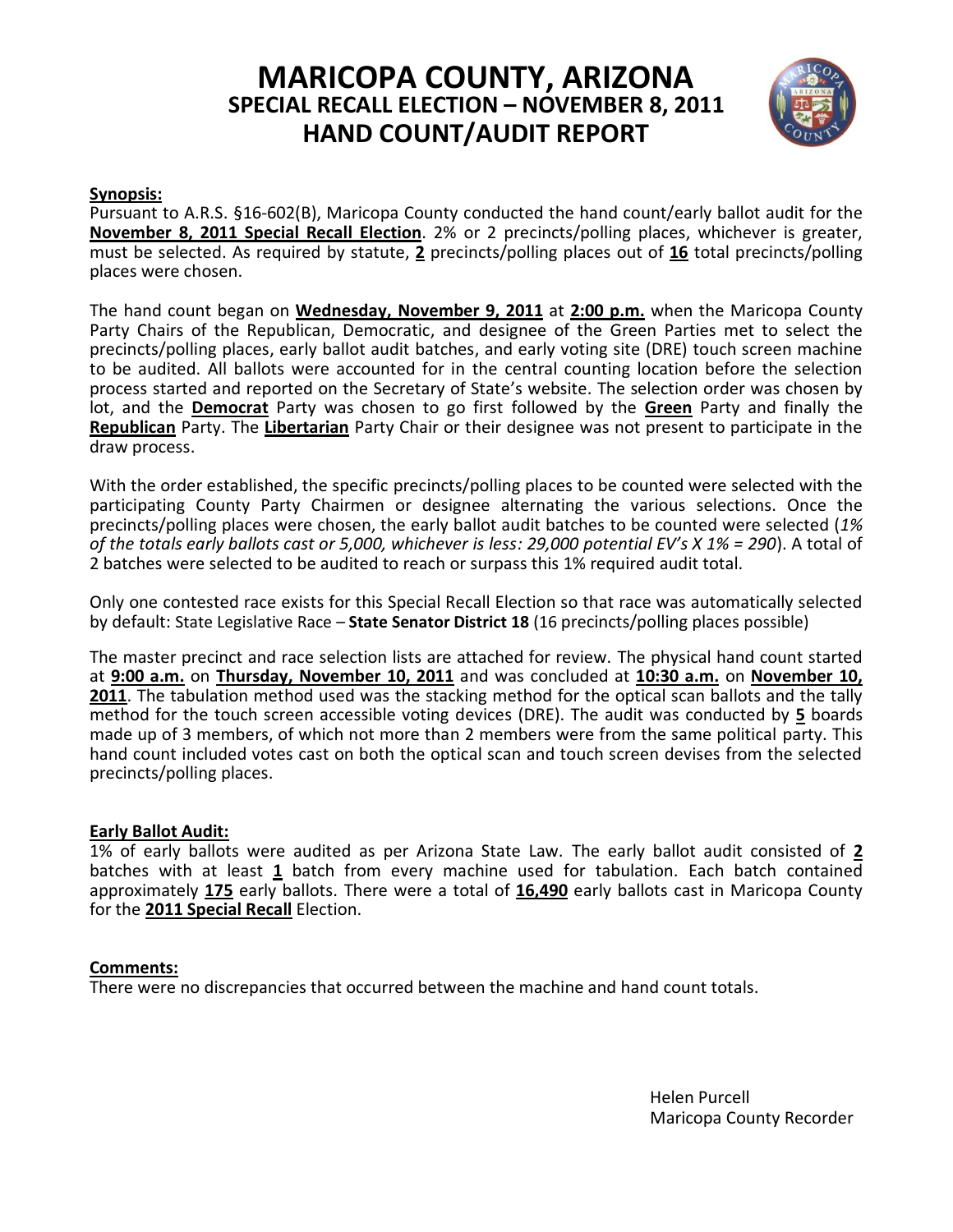## **Master Precinct and Race Selection Worksheet – MARICOPA COUNTY**



#### Election: **SPECIAL RECALL ELECTION – NOVEMBER 8, 2011**

Party Selected to: Draw 1<sup>ST</sup> DEM Draw 2<sup>ND</sup> GRN Draw 3<sup>RD</sup> REP Draw 4<sup>TH</sup> N/A

#### **SECTION A. SELECTED PRECINCTS (LIST IN ORDER SELECTED – 2 TOTAL)**

| <b>PPNO 131</b> |  |
|-----------------|--|
| CPC5233         |  |

**PPNO 10 CPC5230**

#### **SECTION A (Continued). SELECTED EV BATCHES (LIST IN ORDER SELECTED - 2 TOTAL)**



#### **EV SITE TOUCH SCREEN (DRE):**

**ELECTION'S OFFICE - MESA**

#### **SECTION B. NUMBER OF RACES TO COUNT PER CATEGORY**

| <b>RACE CATEGORY</b>           | <b>TICK MARK</b><br><b>TALLY</b> | <b>NUMBER OF</b><br><b>RACES PER</b><br><b>CATEGORY</b> | <b>RECEIVED PRECINCT</b><br><b>HAND COUNT MARGIN</b><br><b>WORKSHEET</b> |
|--------------------------------|----------------------------------|---------------------------------------------------------|--------------------------------------------------------------------------|
| 1. President                   |                                  |                                                         |                                                                          |
| 2. Statewide Candidate         |                                  |                                                         |                                                                          |
| 3. Statewide Ballot Measure    |                                  |                                                         |                                                                          |
| 4. Federal Candidate           |                                  |                                                         |                                                                          |
| 5. State Legislative           |                                  |                                                         |                                                                          |
| <b>Additional Races Needed</b> |                                  |                                                         |                                                                          |

#### **SECTION C. RACES TO BE COUNTED**

| <b>Race To Be Counted</b>          | <b>Category of Race</b>         |
|------------------------------------|---------------------------------|
| N/A                                | <b>STATEWIDE CANDIDATE</b>      |
| N/A                                | <b>STATEWIDE BALLOT MEASURE</b> |
| N/A                                | <b>FEDERAL CANDIDATE</b>        |
| 4. STATE SENATOR - LEG DISTRICT 18 | <b>STATE LEGISLATIVE</b>        |
|                                    | N/A                             |

### **Master List of All Contested Races – MARICOPA COUNTY**

| <b>RACE CATEGORY</b>     | <b>LOFFICENAME</b>          |  | <b>CNTSTD DRAWN FULL NAME</b> |
|--------------------------|-----------------------------|--|-------------------------------|
| <b>STATE LEGISLATIVE</b> | <b>ISTATE SEN - DIST 18</b> |  | <b>CORTES, OLIVA</b>          |
| <b>STATE LEGISLATIVE</b> | <b>ISTATE SEN - DIST 18</b> |  | LEWIS, JERRY                  |
| <b>STATE LEGISLATIVE</b> | <b>ISTATE SEN - DIST 18</b> |  | <b>PEARCE, RUSSELL</b>        |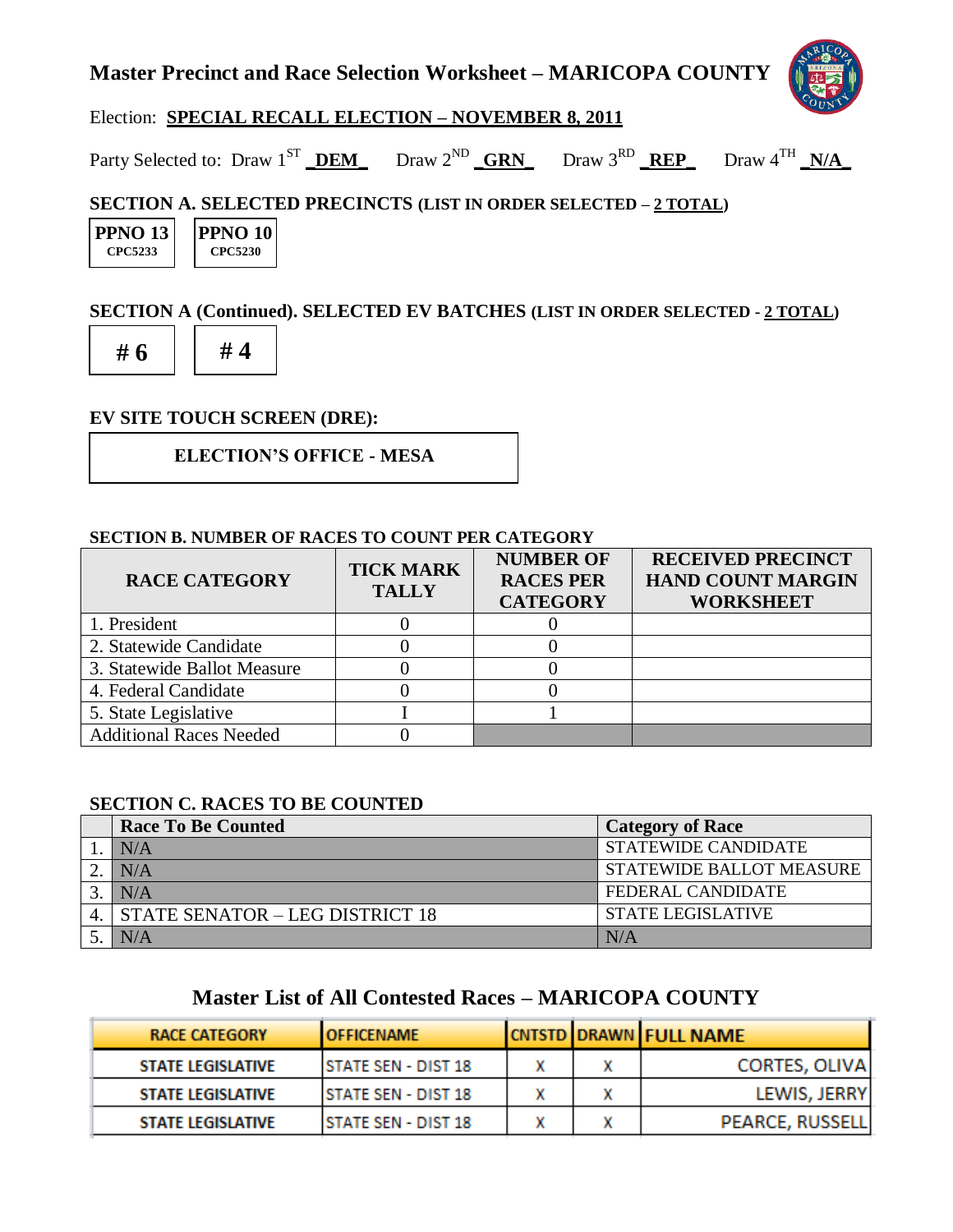# **MARICOPA COUNTY ELECTIONS DEPARTMENT**

#### **AGGREGATE** ‐ **PRECINCT** HAND COUNT REPORT ‐ TOTAL FROM **ALL PRECINCTS**

| Total Precincts Counted (2%): 2         | Total Ballots Cast: 699 | Date of Election: November 8, 2011 |                            |  |
|-----------------------------------------|-------------------------|------------------------------------|----------------------------|--|
| Race Category: <b>STATE LEGISLATIVE</b> |                         | Race: STATE SENATOR - LEG 18       |                            |  |
| <b>Precinct # - Precinct Name</b>       | <b>Hand Count Total</b> | <b>Machine Count</b>               | <b>Absolute Difference</b> |  |
| PPNO #10 (cpc 5230)                     | 439                     | 439                                | o                          |  |
| PPNO #13 (cpc 5233)                     | 259                     | 259                                | O                          |  |
| <b>TOTAL</b>                            | 698                     | 698                                | $\mathbf{0}$               |  |

| Aggregated Margin = Absolute Difference ÷ Machine Count X 100 |     |     | <b>Aggregated Margin</b> |
|---------------------------------------------------------------|-----|-----|--------------------------|
|                                                               | 598 | 100 | Ი.ᲘᲘᲘ%                   |

**\*Designated Margin for Precinct/Polling Place, in accordance with A.R.S. § 16‐602(K)(4): 1.000%**

Additional Comments:

Polling Place #10 had one (1) ballot cast with an invalid write-in candidate who then reduced the total number of vote's casts for a valid candidate by this one vote to 698. The 698 votes cast for valid candidates plus this one (1) invalid write‐in vote totals the 699 overall ballots cast.

# **MARICOPA COUNTY ELECTIONS DEPARTMENT**

**AGGREGATE** ‐ **PRECINCT DRE & EV SITE DRE** HAND COUNT REPORT ‐ TOTAL FROM **ALL** PRECINCTS

| Total Precincts Counted (2%): $2 + 1$ EV Site Total Ballots Cast: 0 |                         | Date of Election: November 8, 2011                 |  |  |
|---------------------------------------------------------------------|-------------------------|----------------------------------------------------|--|--|
| Race Category: <b>STATE LEGISLATIVE</b>                             |                         | Race: STATE SENATOR - LEG 18                       |  |  |
| <b>Precinct # - Precinct Name</b>                                   | <b>Hand Count Total</b> | <b>Machine Count</b><br><b>Absolute Difference</b> |  |  |
| PPNO #10 (cpc 5230)                                                 |                         |                                                    |  |  |
| PPNO #13 (cpc 5233)                                                 |                         |                                                    |  |  |
| <b>IEV SITE DRE - MESA OFFICE</b>                                   |                         |                                                    |  |  |
| TOTAL                                                               |                         |                                                    |  |  |

| Aggregated Margin = Absolute Difference ÷ Machine Count X 100 |  |     | <b>Aggregated Margin</b> |
|---------------------------------------------------------------|--|-----|--------------------------|
|                                                               |  | 100 | .000%                    |

**\*Designated Margin for Precinct/Polling Place ballots, in accordance with A.R.S. § 16‐602(K)(4): 1.000%**

Additional Comments: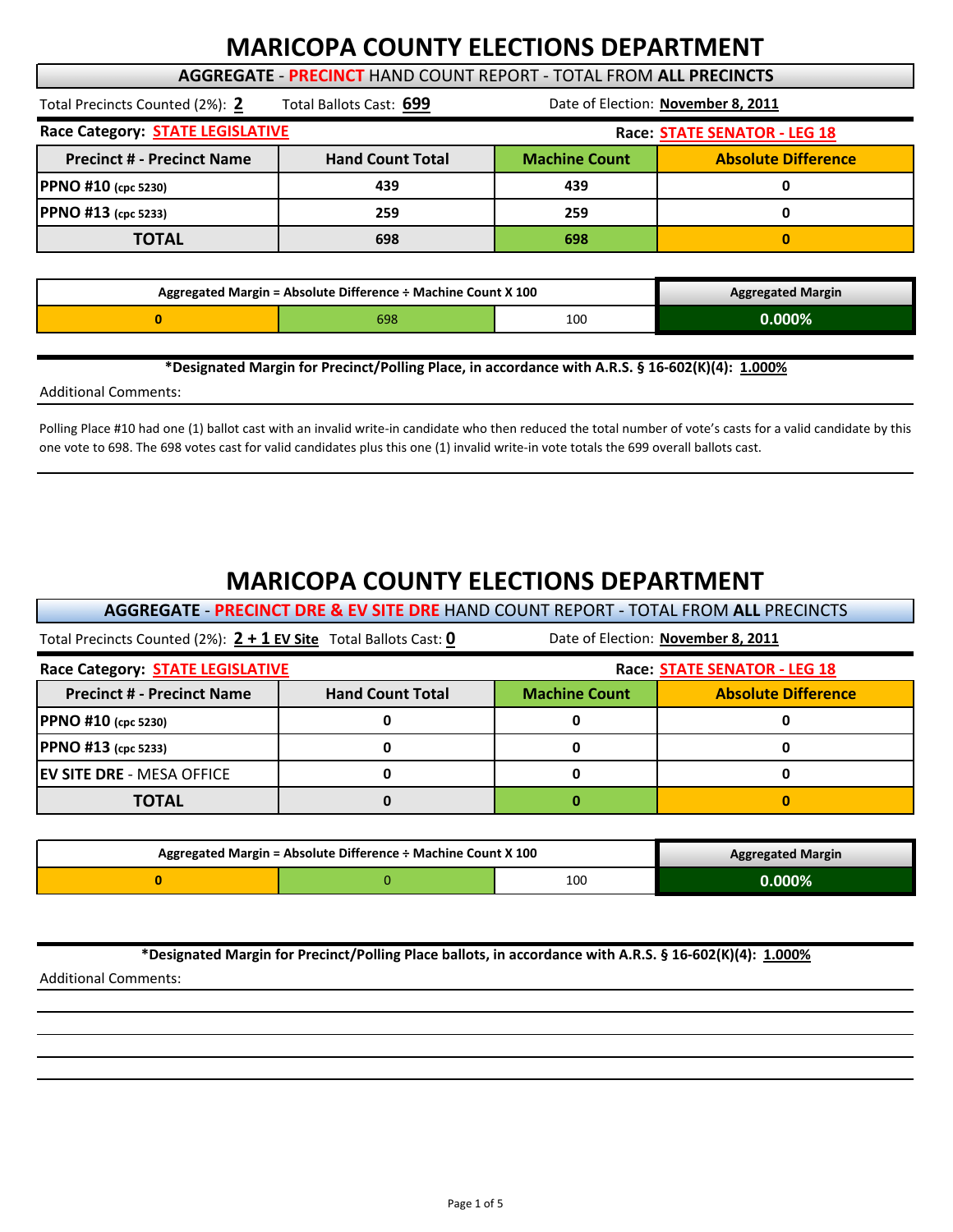# **MARICOPA COUNTY ELECTIONS DEPARTMENT**

**AGGREGATE** ‐ **EARLY BALLOT AUDIT** HAND COUNT REPORT ‐ TOTAL FROM **ALL BATCHES**

Total # of Batches: **2** # of Ballots from ALL Batches: **393**

Date of Election: **November 8, 2011**

| Race Category: <b>STATE LEGISLATIVE</b> |                         |                      | Race: STATE SENATOR - LEG 18 |
|-----------------------------------------|-------------------------|----------------------|------------------------------|
| <b>Early Voting Batch #</b>             | <b>Hand Count Total</b> | <b>Machine Count</b> | <b>Absolute Difference</b>   |
| EV Batch #4                             | 197                     | 197                  |                              |
| EV Batch #6                             | 194                     | 194                  |                              |
| <b>TOTAL</b>                            | 391                     | 391                  |                              |

| Aggregated Margin = Absolute Difference ÷ Machine Count X 100 |  |     | <b>Aggregated Margin</b> |
|---------------------------------------------------------------|--|-----|--------------------------|
|                                                               |  | 100 | $0.000\%$                |

**\*Designated Margin for Early Voting ballots, in accordance with A.R.S. § 16‐602(K)(4): 2.000%**

Additional Comments:

EV Batch 4 and 6 both had one (1) ballot cast each for an invalid write‐in candidate that then reduced the total number of vote's casts for a valid candidate by these two (2) votes. The 391 votes cast for valid candidates plus these two (2) invalid write‐in vote totals the 393 overall ballots cast.

# **"EARLY BALLOT BATCH SPECIFIC"** HAND COUNT REPORTS FOLLOW THIS SUMMARY **"PRECINCT SPECIFIC"** HAND COUNT REPORTS AND

#### THE FOLLOWING WORKSHEETS ARE THE SUPPORTING AND DETAILED COUNTS THAT WERE USED TO DERIVE THE ABOVE SUMMARIES AND DESIGNATED MARGIN PERCENTAGES.

For any variances that occurred, the specific Precinct or Early Ballot Hand Count Reports that follow indicate the reasons for these variances in the "Comments" section for the affected "Race Category". These variances may be noted as part of the designated margin calculation. Some of these variances may be noted as "intent" errors. The "intent" errors reflect votes that were unreadable by the machine but were determined by the boards to be votes for a given candidate or issue. As an example, ballots where the voter circled the candidate's name instead of connecting the arrow pointing to the candidate's name, as instructed OR where there were very visible and profound bleed through marks from the back of the ballot where the machine saw this as an actual readable mark on the front of the ballot. The machine should not be faulted for this but this occurrence is still included as a machine variance and part of the designated margin calculation.

For any marks missed by the machine that that may have been too light for the machine to accurately read these marks, those would be listed as "machine errors" and as such these totals would then be part of the designated margin calculations. Again, all variances, if any, are noted in the final result reports that follow.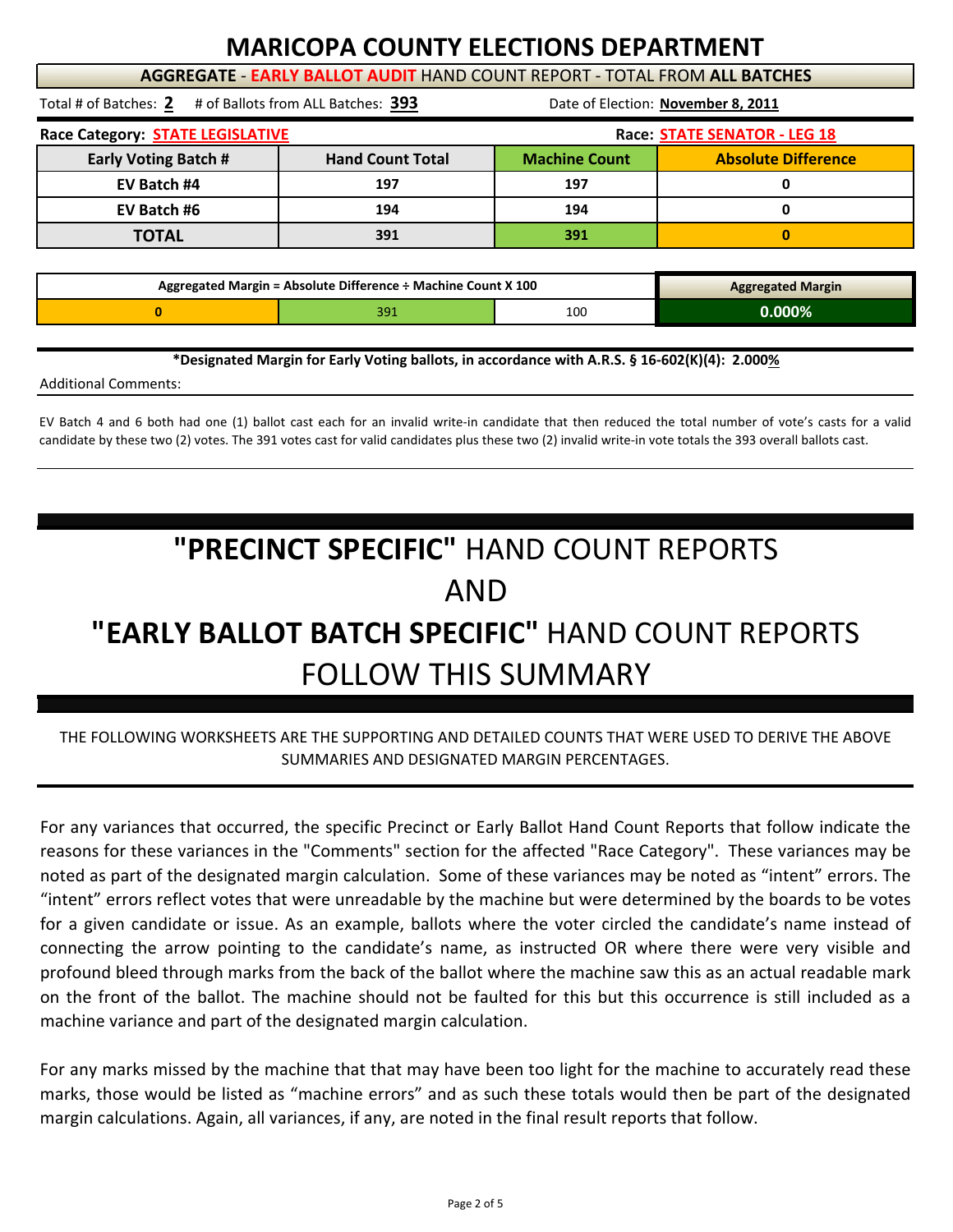#### **PRECINCT** HAND COUNT REPORT ‐ **OPTICAL SCAN BALLOTS**

Precinct Counted: **PPNO 10 (**cpc 5230**)** Ballots Cast: **440**

Date of Election: **November 8, 2011**

| Race Category: <b>STATE LEGISLATIVE</b>                                                                               | <b>Race: STATE SENATOR - DIST 18</b> |                      |                            |  |
|-----------------------------------------------------------------------------------------------------------------------|--------------------------------------|----------------------|----------------------------|--|
| Candidate's                                                                                                           | <b>Hand Count Total</b>              | <b>Machine Total</b> | <b>Absolute Difference</b> |  |
| CORTES, OLIVIA                                                                                                        |                                      |                      |                            |  |
| LEWIS, JERRY                                                                                                          | 301                                  | 301                  |                            |  |
| PEARCE, RUSSELL                                                                                                       | 137                                  | 137                  |                            |  |
| <b>TOTALI</b>                                                                                                         | 439                                  | 439                  |                            |  |
| Comments for why a discrepancy occurred: One (1) ballot cast with an invalid write-in candidate to bring total to 440 |                                      |                      |                            |  |

#### **PRECINCT** HAND COUNT REPORT ‐ **OPTICAL SCAN BALLOTS**

Precinct Counted: **PPNO 13 (**cpc 5233**)** Ballots Cast: **259**

Date of Election: **November 8, 2011**

| Race Category: <b>STATE LEGISLATIVE</b>  | <b>Race: STATE SENATOR - DIST 18</b> |                      |                            |  |
|------------------------------------------|--------------------------------------|----------------------|----------------------------|--|
|                                          | Candidate's Hand Count Total         | <b>Machine Total</b> | <b>Absolute Difference</b> |  |
| CORTES, OLIVIA                           |                                      |                      |                            |  |
| LEWIS, JERRY                             | 157                                  | 157                  |                            |  |
| PEARCE, RUSSELL                          | 99                                   | 99                   |                            |  |
| <b>TOTAL</b>                             | 259                                  | 259                  |                            |  |
| Comments for why a discrepancy occurred: |                                      |                      |                            |  |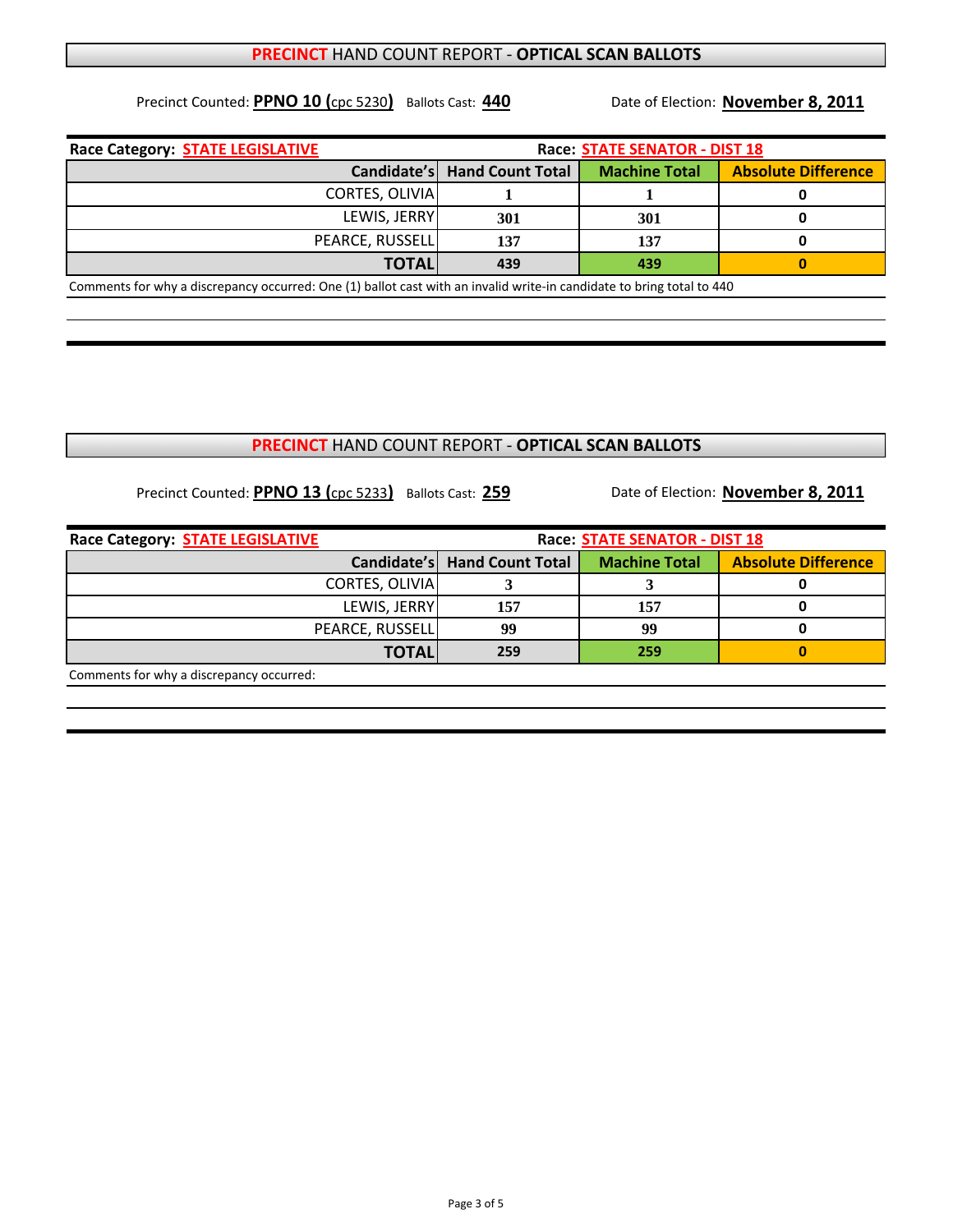**EARLY VOTING SITE DRE** HAND COUNT REPORT ‐ **TOUCH SCREEN (DRE) BALLOTS**

EV Site:  **‐ ELECTION'S MESA OFFICE** Ballots Cast: **0**

**Race Category: STATE LEGISLATIVE RACE: Race: STATE SENATOR** - DIST 18 **Candidate's | Hand Count Total | Machine Total | Absolute Difference** CORTES, OLIVIA **0 0 0 0 0** LEWIS, JERRY **0 0 0** PEARCE, RUSSELL 0 0 0 0 0 **TOTAL 00 0**

Comments for why a discrepancy occurred:

Precinct Counted: **PPNO 13 (**cpc 5233**)** Ballots Cast: **0**

Precinct Counted: **PPNO 10 (**cpc 5230**)** Ballots Cast: **0**

**Race Category: STATE LEGISLATIVE Race: STATE SENATOR ‐ DIST 18 Candidate's | Hand Count Total | Machine Total | Absolute Difference** CORTES, OLIVIA **0 0 0 0 0** LEWIS, JERRY **0 0 0** PEARCE, RUSSELL **0** 0 0 0 **TOTAL 00 0** Comments for why a discrepancy occurred:

**PRECINCT DRE** HAND COUNT REPORT ‐ **TOUCH SCREEN (DRE) BALLOTS**

| Race Category: <b>STATE LEGISLATIVE</b>  | <b>Race: STATE SENATOR - DIST 18</b> |                      |                            |  |
|------------------------------------------|--------------------------------------|----------------------|----------------------------|--|
|                                          | Candidate's   Hand Count Total       | <b>Machine Total</b> | <b>Absolute Difference</b> |  |
| <b>CORTES, OLIVIA</b>                    |                                      |                      |                            |  |
| LEWIS, JERRY                             |                                      |                      |                            |  |
| PEARCE, RUSSELL                          |                                      |                      |                            |  |
| <b>TOTALI</b>                            |                                      |                      |                            |  |
| Comments for why a discrepancy occurred: |                                      |                      |                            |  |

#### **PRECINCT DRE** HAND COUNT REPORT ‐ **TOUCH SCREEN (DRE) BALLOTS**

Date of Election: **November 8, 2011**

Date of Election: **November 8, 2011**

Date of Election: **November 8, 2011**